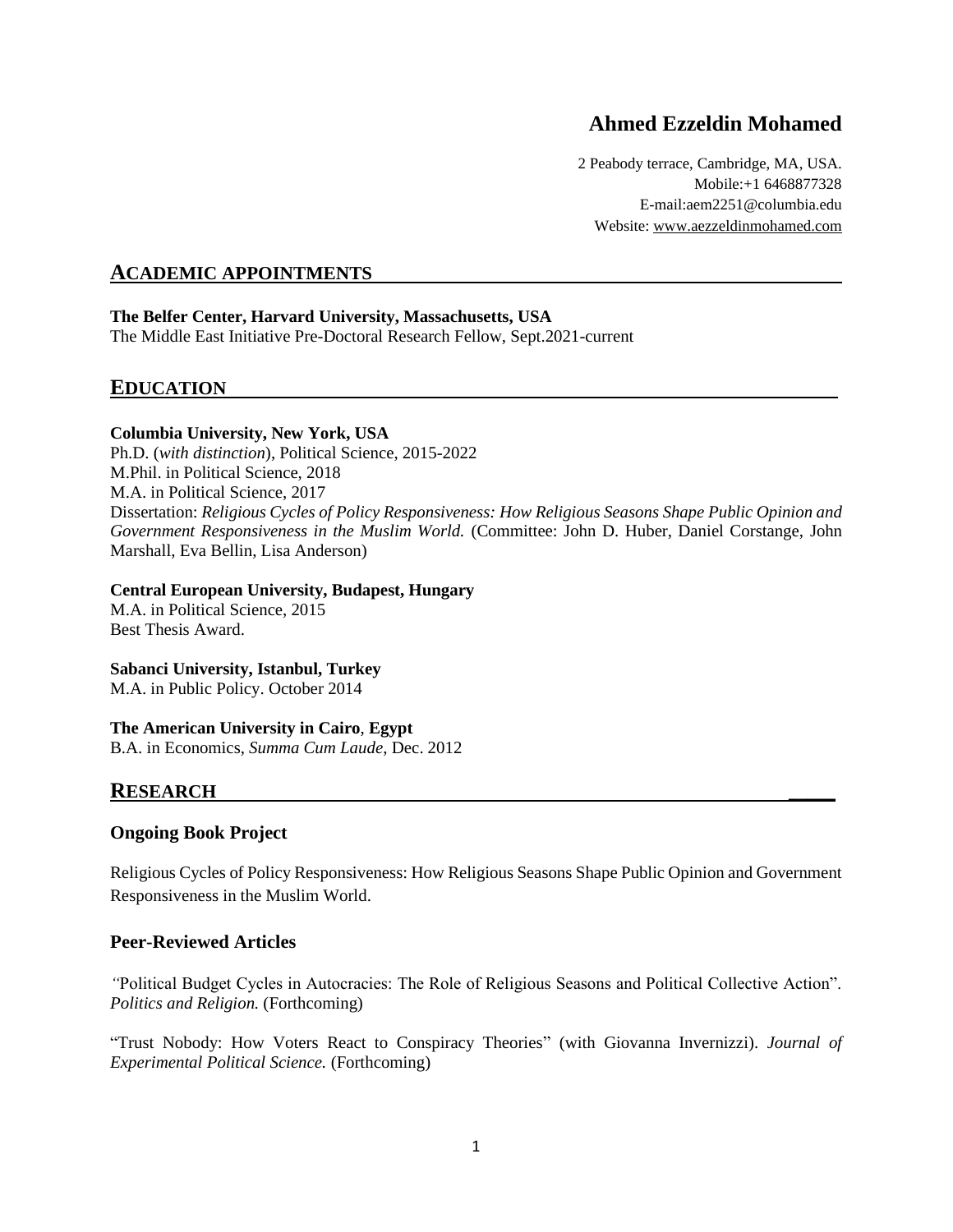"Turnout in Transitional Elections: Who Votes in Iraq?." (2018), *Journal of the Middle East and Africa*, 9(2):153-171.

### **Under Review**

"Economic Security and the Strength of Religious Cleavages" (with John D. Huber).

### **Working Papers**

"Religious Cycles of Government Responsiveness: Why Governments Distribute in Ramadan."

"From Religious Conflict to Political Compromise: The Historical Origin of Institutional Trust" (with Isabela Mares).

#### *Winner, MPSA 2019 Kellogg/Notre Dame Award for Best Paper in Comparative Politics Winner, APSA 2020 Politics and History Section's Award for Best Paper Winner, APSA 2020 European Politics and Society Section's Award for Best Paper*

"Official Islam: Why Do Governments Invest in Religious Education?" (with Alisson Hartnett).

### **Policy Papers**

"The Welfare State in Egypt, 1995-2005: A Comparative Approach." (2018). *AlMuntaqa (Arab Center for Research and Policy Studies),* 1(1):66-83.

"Labor Productivity: Large vs. Small, Turkey vs. EU." (2014). *TUSIAD Competitiveness Forum Briefs.*

### **Papers under Development**

"Explaining Electoral Manipulation in Autocracies: Evidence from Mubarak's Egypt"

"Why Do Dictators Build Big Mosques?" (with Yasmina Abouzzohour).

"Repress to Liberate? The Promises and Limitations of Top-Down Religious Reforms".

"Public and Private Goods Allocation in Autocracies".

## **HONORS & AWARDS**

| 2020 | APSA Politics and History Section's Award for Best Paper, APSA 2020          |
|------|------------------------------------------------------------------------------|
| 2020 | APSA European Politics and Society Section's Award for Best Paper, APSA 2020 |
| 2019 | Kellogg/Notre Dame Award for Best Paper in Comparative Politics, MPSA 2019   |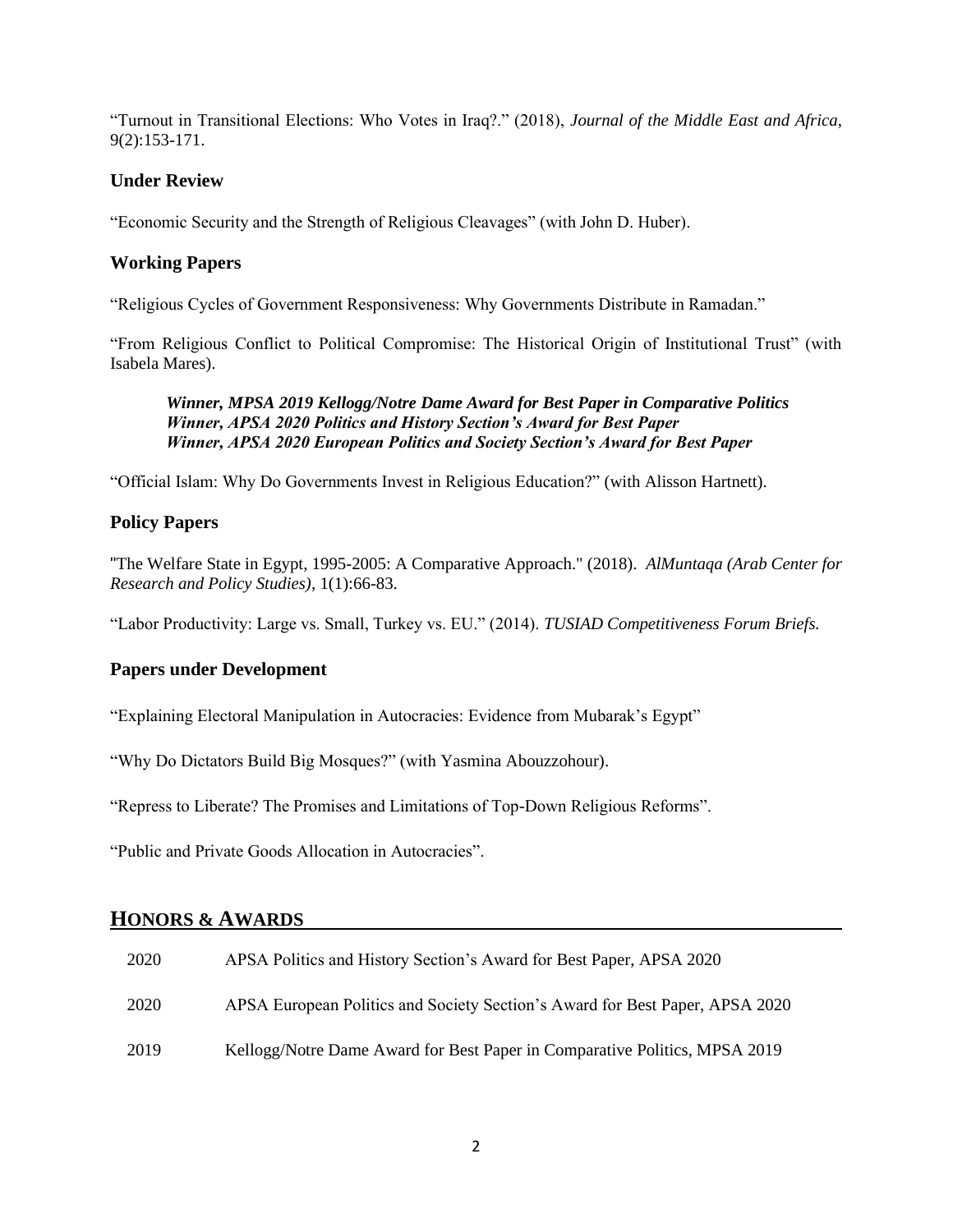| 2018 | Graduate Global Policy Award, Columbia Global Policy Initiative                 |
|------|---------------------------------------------------------------------------------|
| 2015 | Best MA Thesis Award, Political Science Department, Central European University |
| 2013 | Highest GPA Award, Department of Economics, the American University in Cairo    |

### **GRANTS & SCHOLARSHIPS**

| 2021 | Collaborative Research Grant (\$6500), the MENA Workshop Professional Development<br>Grants Program, APSA MENA Politics Section |
|------|---------------------------------------------------------------------------------------------------------------------------------|
| 2018 | Dissertation Development Grant (\$3000), Political Science Department, Columbia<br>University                                   |
| 2018 | CELSS Grants for Graduate Students' Experimental Projects (\$4000), Columbia<br>University                                      |
| 2017 | Association for the Study of the Middle East and Africa Research Grant (\$2500)                                                 |
| 2015 | Dean's Fellowship for Doctoral Students, GSAS, Columbia University                                                              |
| 2014 | Central European University Fellowship for MA students                                                                          |
| 2013 | Sabanci University Full Scholarship for MA students                                                                             |
| 2008 | LEAD Scholarship Program at the American University in Cairo, USAID                                                             |

## **PRESENTATIONS**

### **Conference Presentations**

2021 AALIMS Graduate Conference, American Political Science Association Annual Meeting (APSA), Midwest Political Science Association Annual Meeting (MPSA), Harvard MENA Politics Workshop, Columbia University Comparative Politics Seminar 2020 American Political Science Association Annual Meeting (APSA), Harvard Experimental Political Science Conference, Midwest Political Science Association Annual Meeting (MPSA), Columbia Graduate Student Seminar 2019 European Political Science Association Annual Meeting (EPSA), American Political Science Association Annual Meeting (APSA), Midwest Political Science Association Annual Meeting (MPSA), Annual Politics and History Conference (Yale University)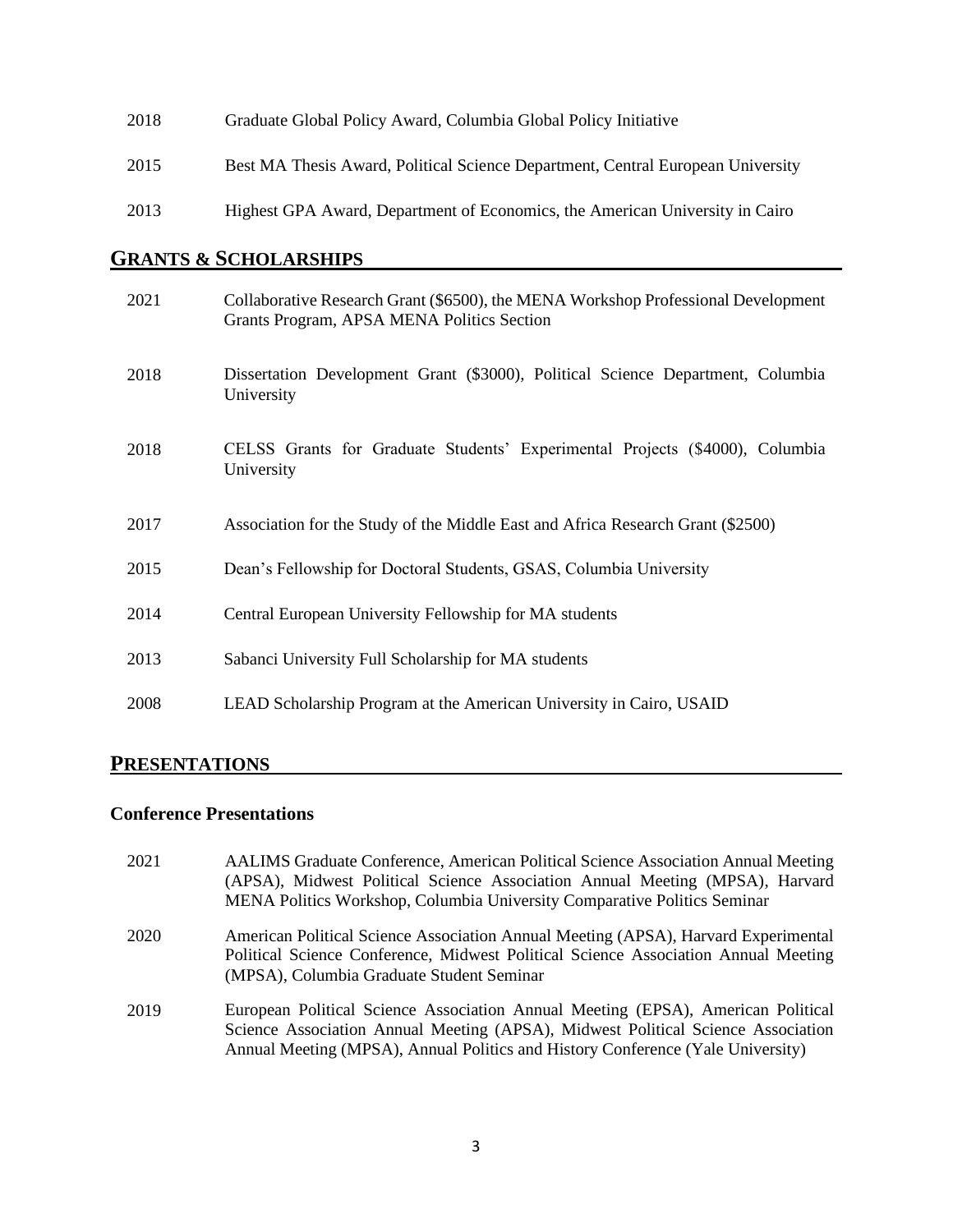| 2018 | American Political Science Association Annual Meeting (APSA), Midwest Political<br>Science Association Annual Meeting (MPSA)                            |
|------|---------------------------------------------------------------------------------------------------------------------------------------------------------|
| 2017 | Tenth Annual Conference for Association for the Study of Middle East and Africa<br>(ASMEA), Midwest Political Science Association Annual Meeting (MPSA) |
| 2016 | Midwest Political Science Association Annual Meeting (MPSA)                                                                                             |

### **Invited Talks**

| 2021 | Princeton University                                                                     |
|------|------------------------------------------------------------------------------------------|
| 2019 | Princeton Comparative Politics Seminar, ISERP Graduate Seminar at Columbia<br>University |
| 2018 | American and Comparative Political Behavior Workshop at Yale University                  |

## **TEACHING EXPERIENCE**

Teaching Assistant, **Scope and Methods**, Columbia University (Instructor: Daniel Corstange), Spring 2019 & Spring 2021.

Teaching Assistant, **Empirical Research Methods in Political Science**, Columbia University (Instructor: Michael Miller), Fall 2020.

Teaching Assistant, **Introduction to Comparative Politics**, Columbia University (Instructors: John Huber and Kimuli Kasara), Spring-Fall 2018.

Teaching Assistant, **The Logic of Collective Choice**, Columbia University (Instructor: Jeffrey Lax), Fall 2017.

Instructor, **Sawiris Scholars Program Pre-Departure Preparation Course in Mathematical and Statistical Methods**, Summer 2012.

### **SERVICE TO THE PROFESSION**

Co-founder and Co-organizer, **Political Economy of the Middle East and North Africa (PEMENA) Workshop**, 2021-2022

## **NON-ACADEMIC RESEARCH EXPERIENCE**

Researcher**, TUSIAD Competitiveness Forum**, Istanbul, Sept. 2013 – Sept. 2014.

Quantitative Research Analyst**, IPSOS MENA**, Cairo, Feb. 2013- June 2013.

Research Intern, **Central Bank of Egypt**, Cairo, Jan. 2012.